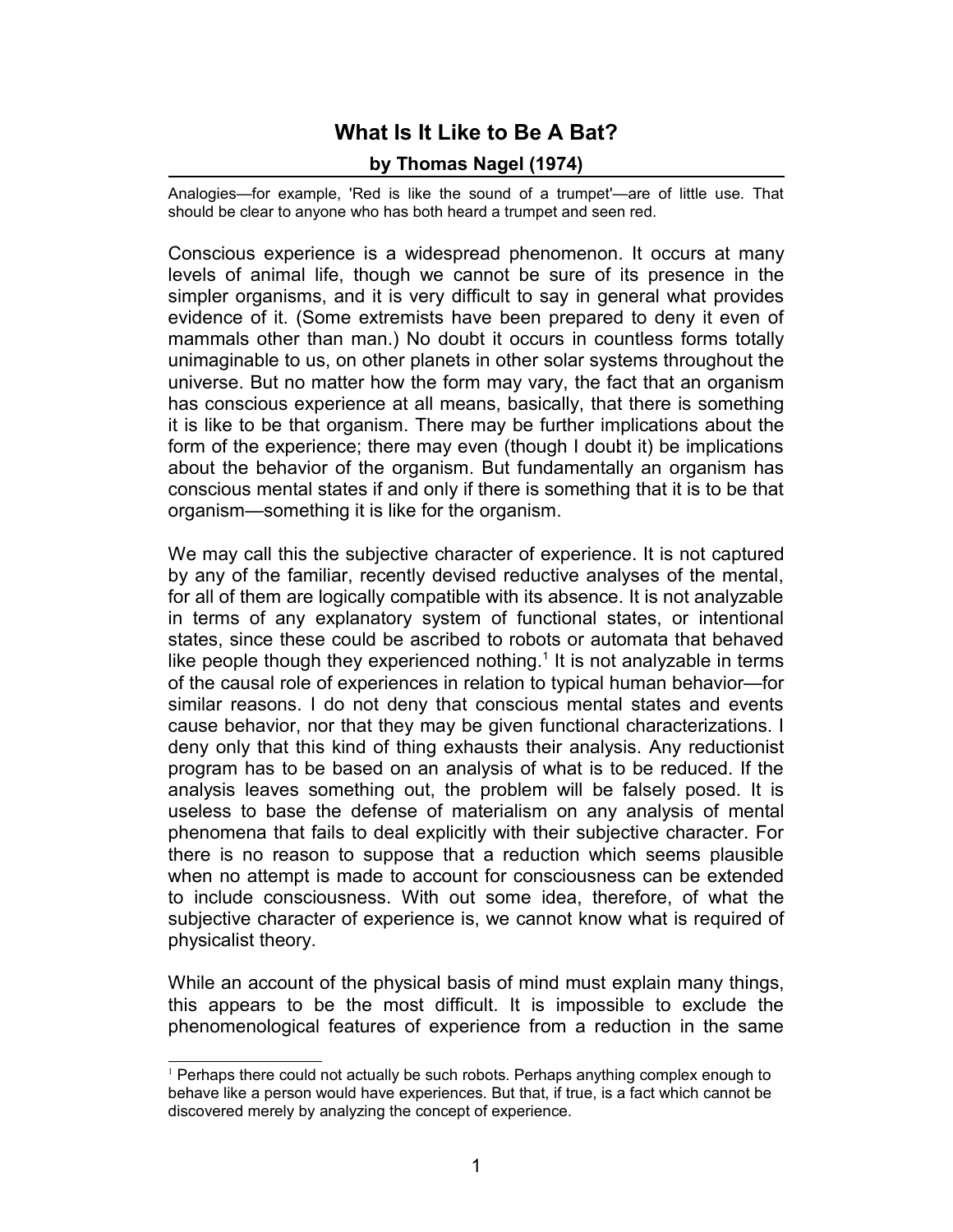way that one excludes the phenomenal features of an ordinary substance from a physical or chemical reduction of it—namely, by explaining them as effects on the minds of human observers. If physicalism is to be defended, the phenomenological features must themselves be given a physical account. But when we examine their subjective character it seems that such a result is impossible. The reason is that every subjective phenomenon is essentially connected with a single point of view, and it seems inevitable that an objective, physical theory will abandon that point of view.

Let me first try to state the issue somewhat more fully than by referring to the relation between the subjective and the objective … This is far from easy. Facts about what it is like to be an X are very peculiar, so peculiar that some may be inclined to doubt their reality, or the significance of claims about them. To illustrate the connection between subjectivity and a point of view, and to make evident the importance of subjective features, it will help to explore the matter in relation to an example that brings out clearly the divergence between the two types of conception, subjective and objective.

I assume we all believe that bats have experience. After all, they are mammals, and there is no more doubt that they have experience than that mice or pigeons or whales have experience. I have chosen bats instead of wasps or flounders because if one travels too far down the phylogenetic tree, people gradually shed their faith that there is experience there at all. Bats, although more closely related to us than those other species, nevertheless present a range of activity and a sensory apparatus so different from ours that the problem I want to pose is exceptionally vivid (though it certainly could be raised with other species). Even without the benefit of philosophical reflection, anyone who has spent some time in an enclosed space with an excited bat knows what it is to encounter a fundamentally alien form of life.

I have said that the essence of the belief that bats have experience is that there is something that it is like to be a bat. Now we know that most bats (the microchiroptera, to be precise) perceive the external world primarily by sonar, or echolocation, detecting the reflections, from objects within range, of their own rapid, subtly modulated, high-frequency shrieks. Their brains are designed to correlate the outgoing impulses with the subsequent echoes, and the information thus acquired enables bats to make precise discriminations of distance, size, shape, motion, and texture comparable to those we make by vision. But bat sonar, though clearly a form of perception, is not similar in its operation to any sense that we possess, and there is no reason to suppose that it is subjectively like anything we can experience or imagine. This appears to create difficulties for the notion of what it is like to be a bat. We must consider whether any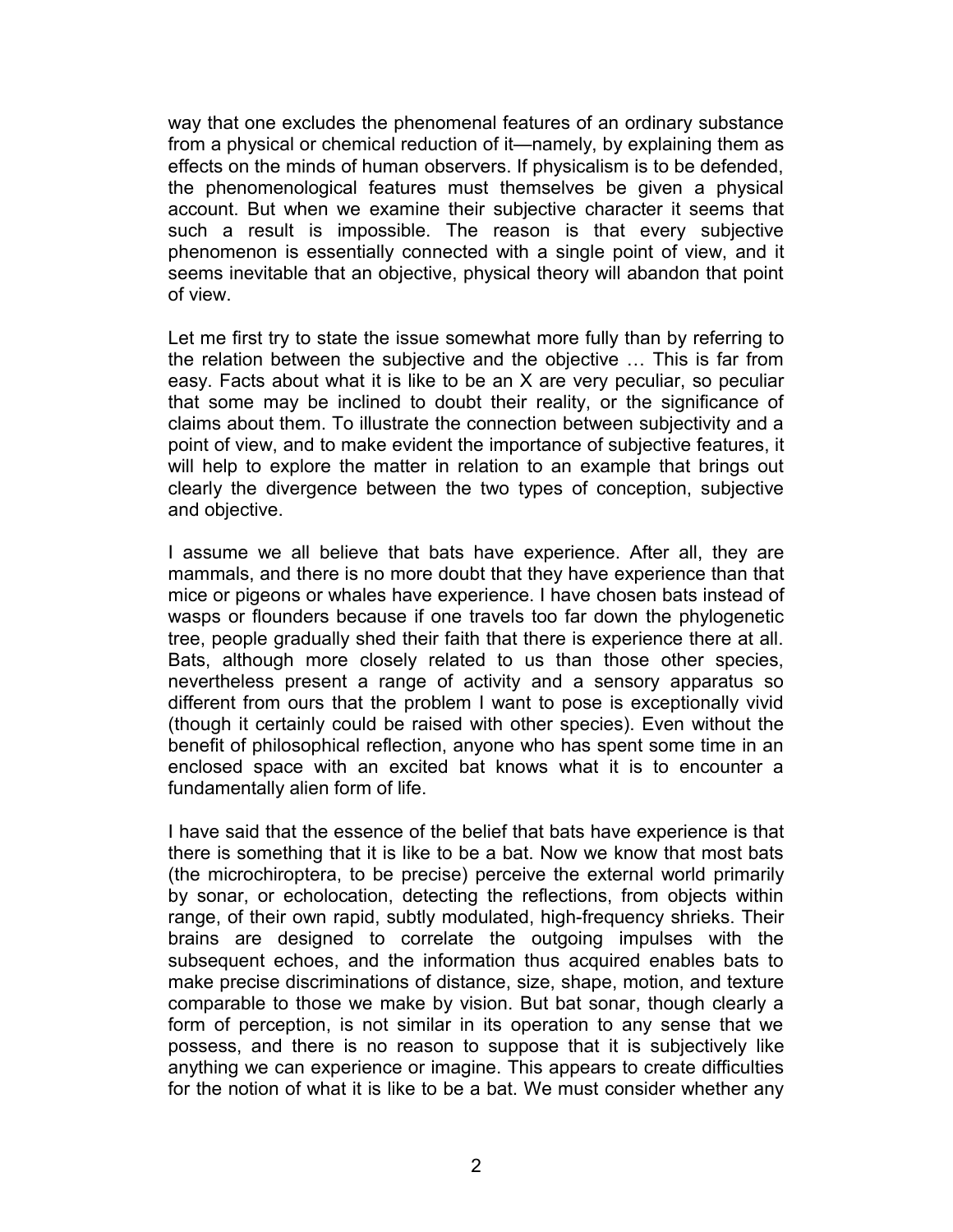method will permit us to extrapolate to the inner life of the bat from our own case, and if not, what alternative methods there may be for understanding the notion.

Our own experience provides the basic material for our imagination, whose range is therefore limited. It will not help to try to imagine that one has webbing on one's arms, which enables one to fly around at dusk and dawn catching insects in one's mouth; that one has very poor vision, and perceives the surrounding world by a system of reflected high-frequency sound signals; and that one spends the day hanging upside down by one's feet in an attic. In so far as I can imagine this (which is not very far), it tells me only what it would be like for me to behave as a bat behaves. But that is not the question. I want to know what it is like for a bat to be a bat. Yet if I try to imagine this, I am restricted to the resources of my own mind, and those resources are inadequate to the task. I cannot perform it either by imagining additions to my present experience, or by imagining segments gradually subtracted from it, or by imagining some combination of additions, subtractions, and modifications.

To the extent that I could look and behave like a wasp or a bat without changing my fundamental structure, my experiences would not be anything like the experiences of those animals. On the other hand, it is doubtful that any meaning can be attached to the supposition that I should possess the internal neurophysiological constitution of a bat. Even if I could by gradual degrees be transformed into a bat, nothing in my present constitution enables me to imagine what the experiences of such a future stage of myself thus metamorphosed would be like. The best evidence would come from the experiences of bats, if we only knew what they were like.

So if extrapolation from our own case is involved in the idea of what it is like to be a bat, the extrapolation must be incompletable. We cannot form more than a schematic conception of what it is like. For example, we may ascribe general types of experience on the basis of the animal's structure and behavior. Thus we describe bat sonar as a form of three-dimensional forward perception; we believe that bats feel some versions of pain, fear, hunger, and lust, and that they have other, more familiar types of perception besides sonar. But we believe that these experiences also have in each case a specific subjective character, which it is beyond our ability to conceive. And if there's conscious life elsewhere in the universe, it is likely that some of it will not be describable even in the most general experiential terms available to us. (The problem is not confined to exotic cases, however, for it exists between one person and another. The subjective character of the experience of a person deaf and blind from birth is not accessible to me, for example, nor presumably is mine to him.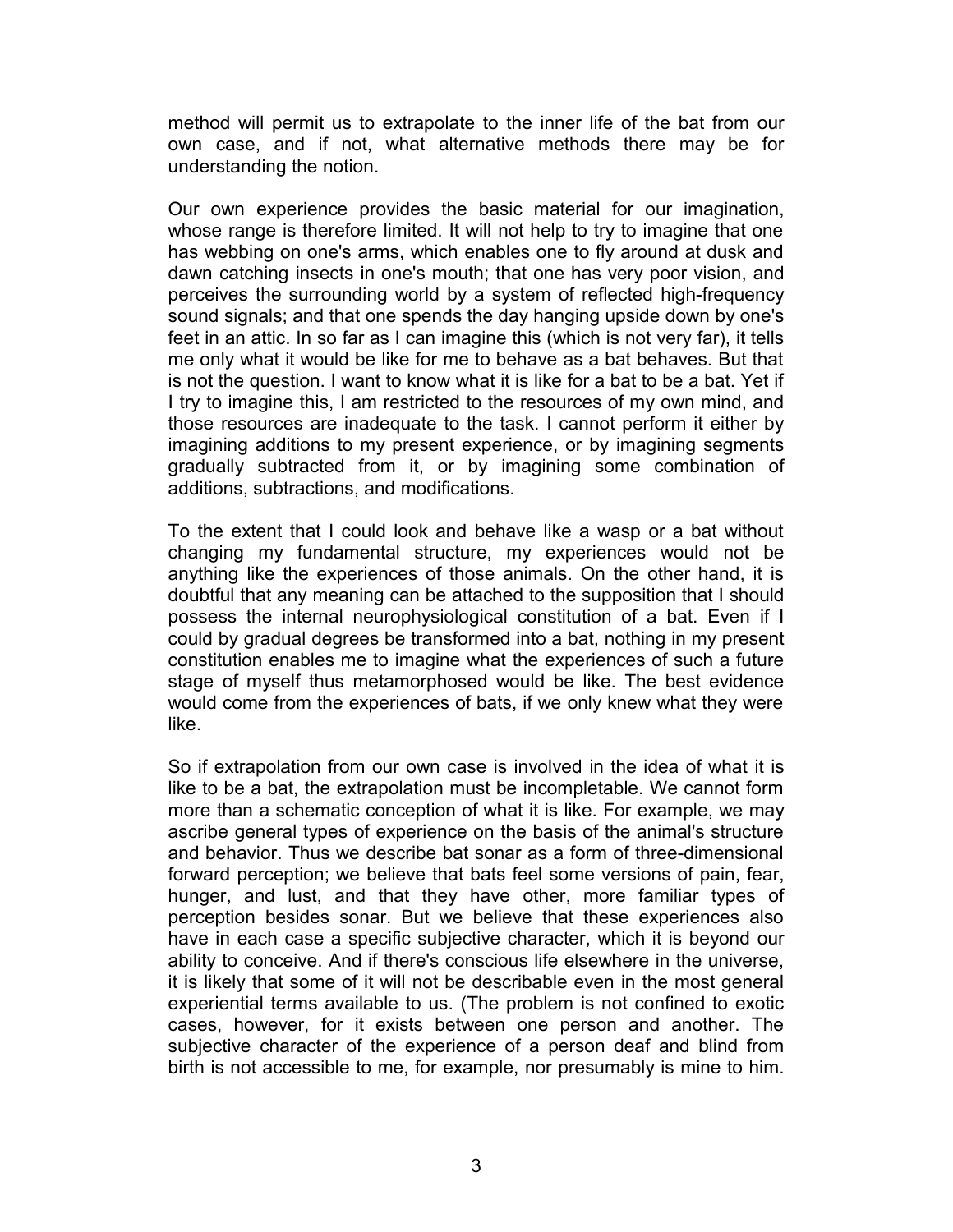This does not prevent us each from believing that the other's experience has such a subjective character.)

If anyone is inclined to deny that we can believe in the existence of facts like this whose exact nature we cannot possibly conceive, he should reflect that in contemplating the bats we are in much the same position that intelligent bats or Martians would occupy if they tried to form a conception of what it was like to be us. The structure of their own minds might make it impossible for them to succeed, but we know they would be wrong to conclude that there is not anything precise that it is like to be us: that only certain general types of mental state could be ascribed to us (perhaps perception and appetite would be concepts common to us both; perhaps not). We know they would be wrong to draw such a skeptical conclusion because we know what it is like to be us. And we know that while it includes an enormous amount of variation and complexity, and while we do not possess the vocabulary to describe it adequately, its subjective character is highly specific, and in some respects describable in terms that can be understood only by creatures like us. The fact that we cannot expect ever to accommodate in our language a detailed description of Martian or bat phenomenology should not lead us to dismiss as meaningless the claim that bats and Martians have experiences fully comparable in richness of detail to our own. It would be fine if someone were to develop concepts and a theory that enabled us to think about those things; but such an understanding may be permanently denied to us by the limits of our nature. And to deny the reality or logical significance of what we can never describe or understand is the crudest form of cognitive dissonance.

This brings us to the edge of a topic that requires much more discussion than I can give it here: namely, the relation between facts on the one hand and conceptual schemes or systems of representation on the other. My realism about the subjective domain in all its forms implies a belief in the existence of facts beyond the reach of human concepts. Certainly it is possible for a human being to believe that there are facts which humans never will possess the requisite concepts to represent or comprehend. Indeed, it would be foolish to doubt this, given the finiteness of humanity's expectations. After all there would have been transfinite numbers even if everyone had been wiped out by the Black Death before Cantor discovered them. But one might also believe that there are facts which could not ever be represented or comprehended by human beings, even if the species lasted for ever—simply because our structure does not permit us to operate with concepts of the requisite type. This impossibility might even be observed by other beings, but it is not clear that the existence of such beings, or the possibility of their existence, is a precondition of the significance of the hypothesis that there are humanly inaccessible facts. (After all, the nature of beings with access to humanly inaccessible facts is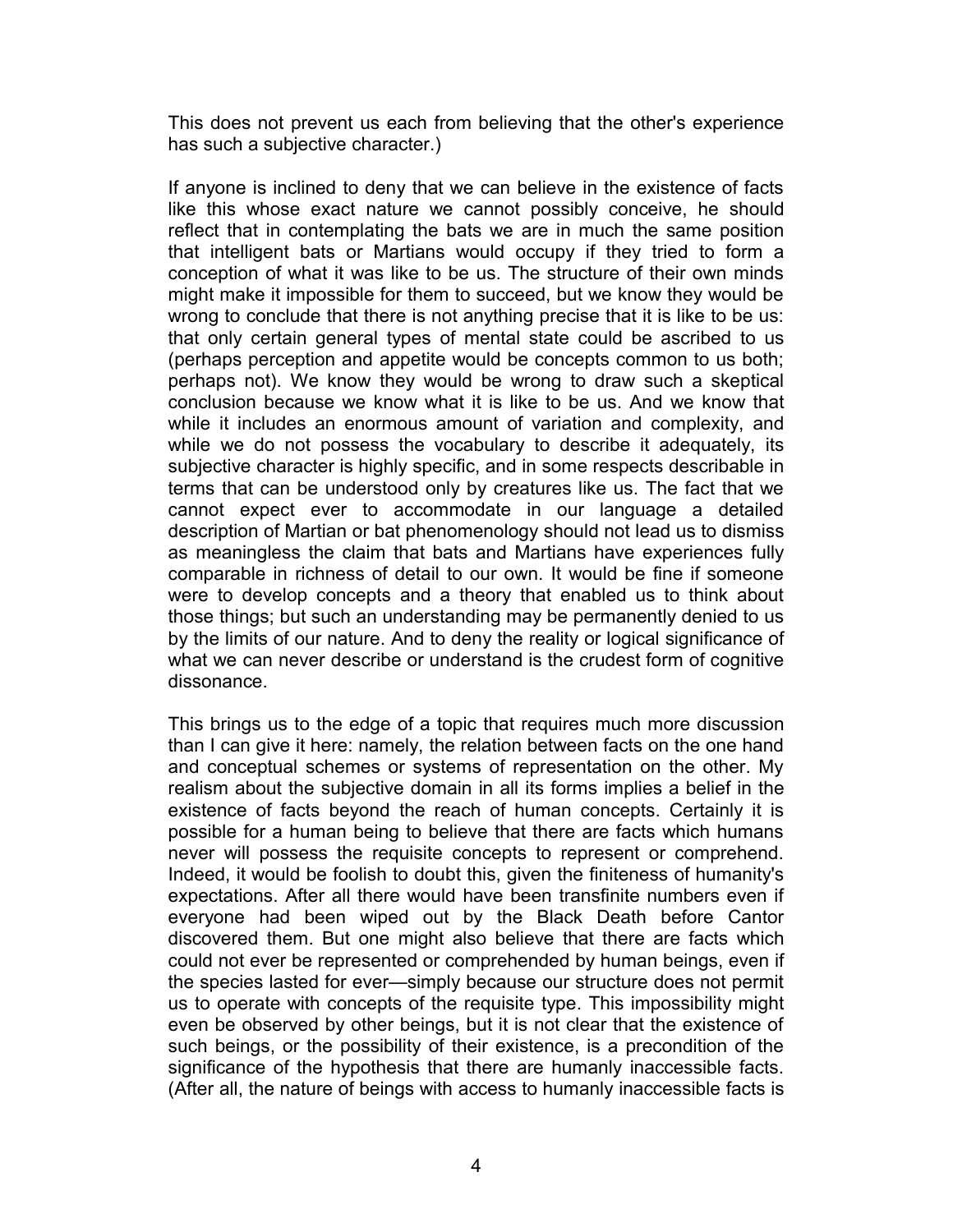presumably itself a humanly inaccessible fact.) Reflection on what it is like to be a bat seems to lead us, therefore, to the conclusion that there are facts that do not consist in the truth of propositions expressible in a human language. We can be compelled to recognize the existence of such facts without being able to state or comprehend them.

I shall not pursue this subject, however. Its bearing on the topic before us (namely, the mind-body problem) is that it enables us to make a general observation about the subjective character of experience. Whatever may be the status of facts about what it is like to be a human being, or a bat, or a Martian, these appear to be facts that embody a particular point of view.

I am not adverting here to the alleged privacy of experience to its possessor. The point of view in question is not one accessible only to a single individual. Rather it is a type. It is often possible to take up a point of view other than one's own, so the comprehension of such facts is not limited to one's own case. There is a sense in which phenomenological facts are perfectly objective: one person can know or say of another what the quality of the other's experience is. They are subjective, however, in the sense that even this objective ascription of experience is possible only for someone sufficiently similar to the object of ascription to be able to adopt his point of view—to understand the ascription in the first person as well as in the third, so to speak. The more different from oneself the other experiencer is, the less success one can expect with this enterprise. In our own case we occupy the relevant point of view, but we will have as much difficulty understanding our own experience properly if we approach it from another point of view as we would if we tried to understand the experience of another species without taking up its point of view. $2$ 

This bears directly on the mind-body problem. *For if the facts of experience—facts about what it is like for the experiencing organism—are accessible only from one point of view, then it is a mystery how the true character of experiences could be revealed in the physical operation of that organism.* The latter is a domain of objective facts par excellence—

<span id="page-4-0"></span> $^2$  It may be easier than I suppose to transcend inter-species barriers with the aid of the imagination. For example, blind people are able to detect objects near them by a form of sonar, using vocal clicks or taps of a cane. Perhaps if one knew what that was like, one could by extension imagine roughly what it was like to possess the much more refined sonar of a bat. The distance between oneself and other persons and other species can fall anywhere on a continuum. Even for other persons the understanding of what it is like to be them is only partial, and when one moves to species very different from oneself, a lesser degree of partial understanding may still be available. The imagination is remarkably flexible. My point, however, is not that we cannot know what it is like to be a bat. I am not raising that epistemological problem. My point is rather that even to form a conception of what it is like to be a bat (and a fortiori to know what it is like to be a bat) one must take up the bat's point of view. If one can take it up roughly, or partially, then one's conception will also be rough or partial. Or so it seems in our present state of understanding.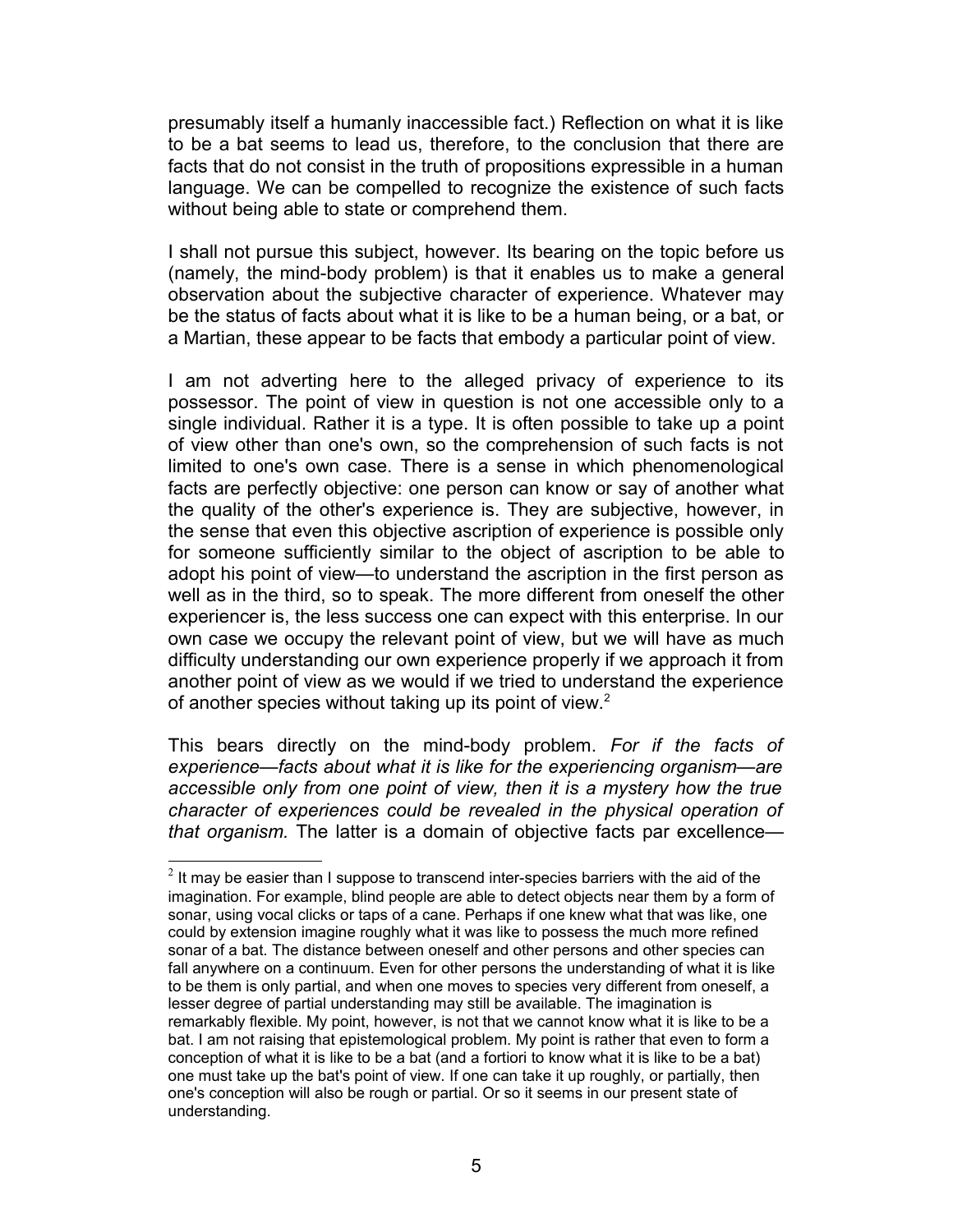the kind that can be observed and understood from many points of view and by individuals with differing perceptual systems. There are no comparable imaginative obstacles to the acquisition of knowledge about bat neurophysiology by human scientists, and intelligent bats or Martians might learn more about the human brain than we ever will.

This is not by itself an argument against reduction. A Martian scientist with no understanding of visual perception could understand the rainbow, or lightning, or clouds as physical phenomena, though he would never be able to understand the human concepts of rainbow, lightning, or cloud, or the place these things occupy in our phenomenal world. The objective nature of the things picked out by these concepts could be apprehended by him because, although the concepts themselves are connected with a particular point of view and a particular visual phenomenology, the things apprehended from that point of view are not: they are observable-from the point of view but external to it; hence they can be comprehended from other points of view also, either by the same organisms or by others. Lightning has an objective character that is not exhausted by its visual appearance, and this can be investigated by a Martian without vision. …

In the case of experience, on the other hand, the connection with a particular point of view seems much closer. It is difficult to understand what could be meant by the objective character of an experience, apart from the particular point of view from which its subject apprehends it. After all, what would be left of what it was like to be a bat if one removed the viewpoint of the bat? But if experience does not have, in addition to its subjective character, an objective nature that can be apprehended from many different points of view, then how can it be supposed that a Martian investigating my brain might be observing physical processes which were my mental processes (as he might observe physical processes which were bolts of lightning), only from a different point of view? How, for that matter, could a human physiologist observe them from another point of view?

We appear to be faced with a general difficulty about psychophysical reduction. … The less it depends on a specifically human viewpoint, the more objective is our description. … [But] If the subjective character of experience is fully comprehensible only from one point of view, then any shift to greater objectivity—that is, less attachment to a specific viewpoint —does not take us nearer to the real nature of the phenomenon: it takes us farther away from it.

In a sense, the seeds of this objection to the reducibility of experience are already detectable in successful cases of reduction; for in discovering sound to be, in reality, a wave phenomenon in air or other media, we leave behind one viewpoint to take up another, and the auditory, human or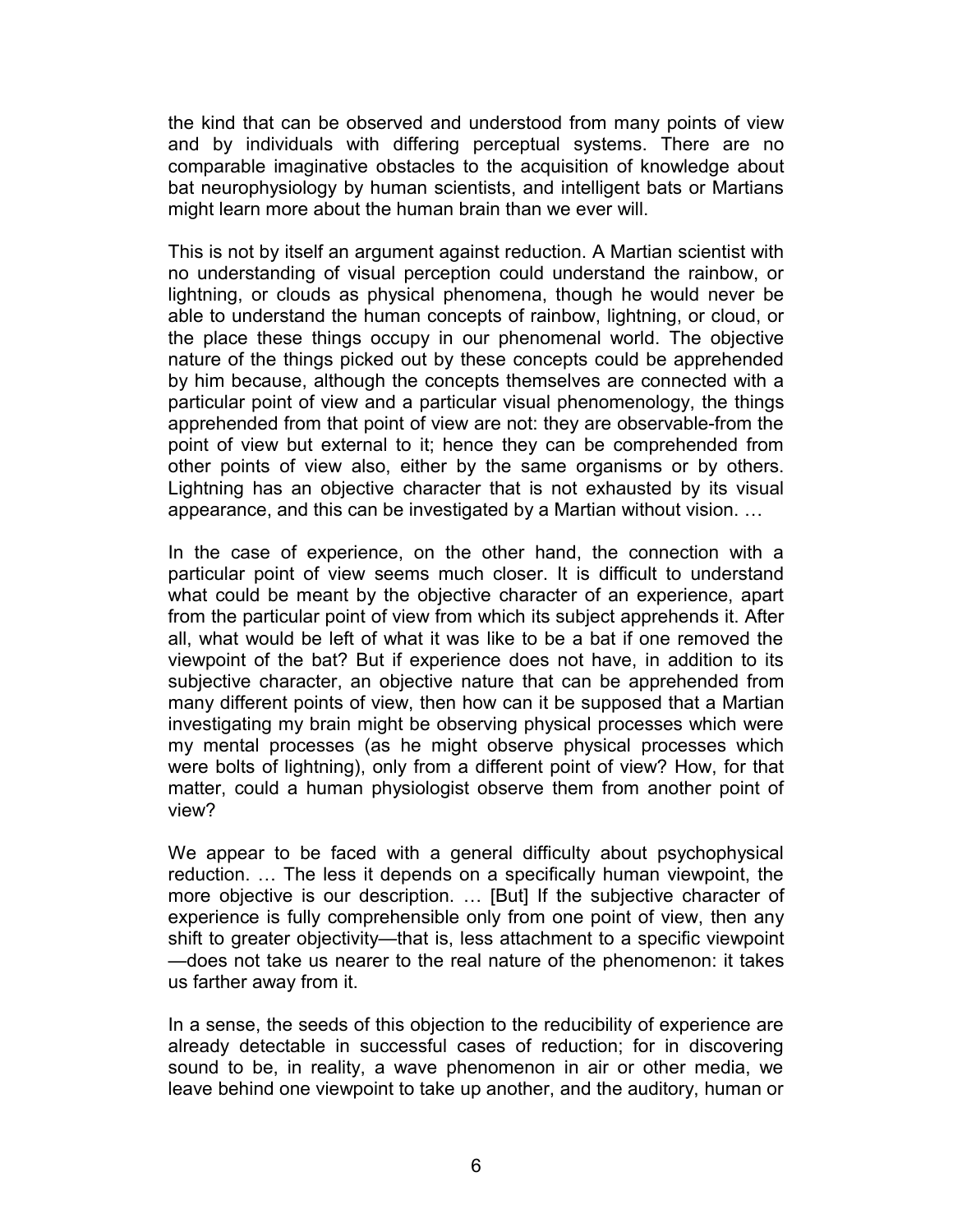animal viewpoint that we leave behind remains unreduced. Members of radically different species may both understand the same physical events in objective terms, and this does not require that they understand the phenomenal forms in which those events appear to the senses of members of the other species. Thus it is a condition of their referring to a common reality that their more particular viewpoints are not part of the common reality that they both apprehend. The reduction can succeed only if the species-specific viewpoint is omitted from what is to be reduced.

But while we are right to leave this point of view aside in seeking a fuller understanding of the external world, we cannot ignore it permanently, since it is the essence of the internal world, and not merely a point of view on it. Most of the neobehaviorism of recent philosophical psychology results from the effort to substitute an objective concept of mind for the real thing, in order to have nothing left over which cannot be reduced. If we acknowledge that a physical theory of mind must account for the subjective character of experience, we must admit that no presently available conception gives us a clue how this could be done. The problem is unique. If mental processes are indeed physical processes, then there is something it is like, intrinsically, to undergo certain physical processes. What it is for such a thing to be the case remains a mystery.

What moral should be drawn from these reflections, and what should be done next? It would be a mistake to conclude that physicalism must be false. Nothing is proved by the inadequacy of physicalist hypotheses that assume a faulty objective analysis of mind. It would be truer to say that physicalism is a position we cannot understand because we do not at present have any conception of how it might be true. Perhaps it will be thought unreasonable to require such a conception as a condition of understanding. After all, it might be said, the meaning of physicalism is clear enough: mental states are states of the body; mental events are physical events. We do not know which physical states and events they are, but that should not prevent us from understanding the hypothesis. What could be clearer than the words 'is' and 'are'?

But I believe it is precisely this apparent clarity of the word 'is' that is deceptive. Usually, when we are told that  $X$  is  $Y$  we know how it is supposed to be true, but that depends on a conceptual or theoretical background and is not conveyed by the 'is' alone. … This explains the magical flavor of popular presentations of fundamental scientific discoveries, given out as propositions to which one must subscribe without really understanding them. For example, people are now told at an early age that all matter is really energy. But despite the fact that they know what 'is' means, most of them never form a conception of what makes this claim true, because they lack the theoretical background.